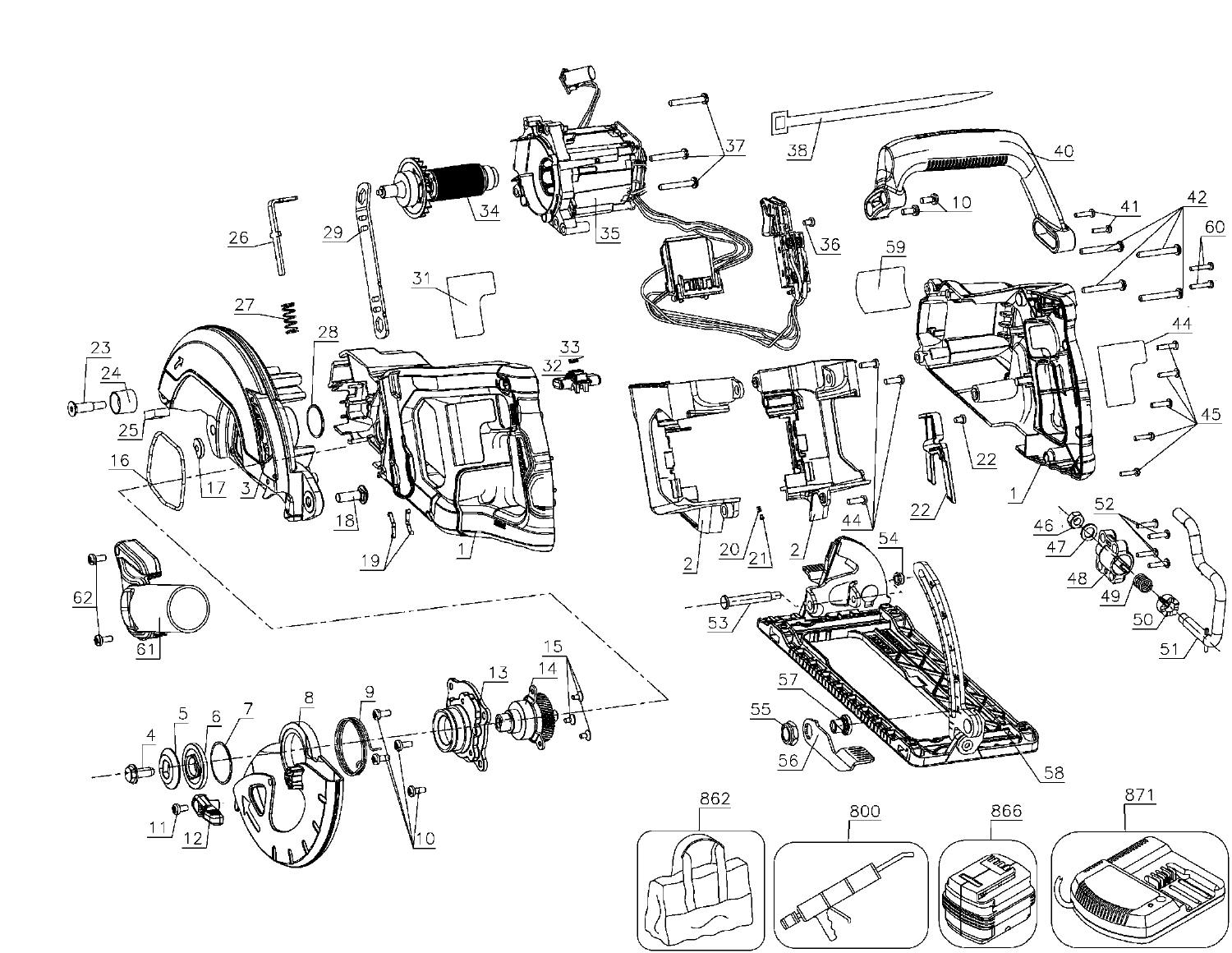## **Parts List for DCS577B Type 1**

| Item Number    | Part Number | Description                | <b>Qty Required</b> |
|----------------|-------------|----------------------------|---------------------|
| $\mathbf{1}$   | N516965     | <b>HOUSING</b>             | $\mathbf{1}$        |
| $\overline{2}$ | N519417     | <b>BATTERY BOX</b>         | $\mathbf{1}$        |
| $\mathfrak{Z}$ | N557843     | <b>UPPER GUARD ASSY</b>    | $\mathbf{1}$        |
| $\overline{4}$ | N521085     | <b>ARBOR BOLT</b>          | $\mathbf{1}$        |
| 5              | N520395     | <b>OUTER FLANGE</b>        | $\mathbf{1}$        |
| 6              | N519762     | <b>INNER FLANGE</b>        | $\mathbf{1}$        |
| 7              | N529425     | <b>RETAINING RING</b>      | $\mathbf{1}$        |
| 8              | N515400     | <b>LOWER GUARD</b>         | $\mathbf{1}$        |
| 9              | N521530     | <b>TORSION SPRING</b>      | $\mathbf{1}$        |
| 10             | 330045-49   | <b>SCREW</b>               | 6                   |
| 11             | 098094-13   | <b>SCREW</b>               | $\mathbf{1}$        |
| 12             | N086628     | <b>GUARD LEVER</b>         | $\mathbf{1}$        |
| 13             | N515408     | <b>HUB</b>                 | $\mathbf{1}$        |
| 14             | N557822     | SPINDLE ASSEMBLY           | $\mathbf{1}$        |
| 15             | N461177     | <b>SCREW-FLT HD SOCKET</b> | 3                   |
| 16             | N521648     | <b>SEAL</b>                | $\mathbf{1}$        |
| 17             | N525586     | <b>DEFLECTOR</b>           | $\mathbf{1}$        |
| 18             | N531356     | <b>CARRIAGE BOLT</b>       | $\mathbf{1}$        |
| 19             | N525261     | <b>SPRING</b>              | $\overline{2}$      |
| 20             | N461735     | <b>SPRING</b>              | 1                   |
| 21             | N091479     | <b>MOUNT-SPRING</b>        | $\bf{l}$            |
| 22             | N527530     | <b>FIXED PLATE</b>         | $\mathbf{1}$        |
| 23             | 381066-00   | <b>BUMPER</b>              | 1                   |
| 24             | N086135     | <b>SHOULDER SCREW</b>      | 1                   |
| 25             | N522053     | <b>SEAL</b>                | 1                   |
| 26             | N519670     | <b>SPINDLE LOCK</b>        | 1                   |
| 27             | N529070     | <b>SPRING</b>              | $\mathbf{1}$        |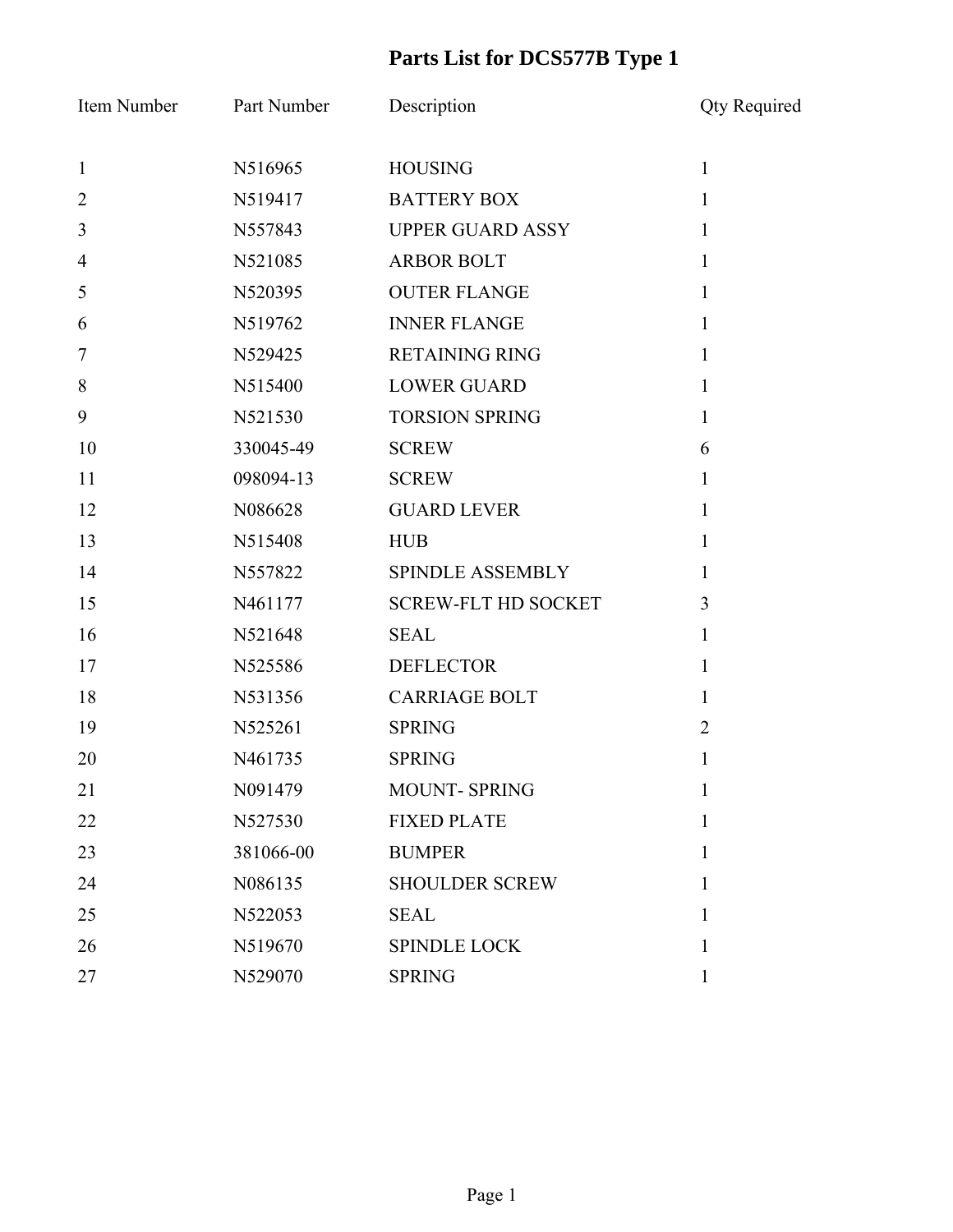## **Parts List for DCS577B Type 1**

| Item Number | Part Number | Description            | <b>Qty Required</b> |
|-------------|-------------|------------------------|---------------------|
| 28          | N521649     | O-RING                 | $\mathbf{1}$        |
| 29          | N420180     | <b>WRENCH</b>          | $\mathbf{1}$        |
| 31          | N537732     | <b>WARNING LABEL</b>   | 1                   |
| 32          | N422878     | <b>LOCK OFF BUTTON</b> | $\mathbf{1}$        |
| 33          | N433343     | <b>LOCK OFF SPRING</b> | $\mathbf{1}$        |
| 34          | N556108     | <b>ROTOR ASSY</b>      | $\mathbf{1}$        |
| 35          | N556110     | MODULE & STATOR ASSY   | 1                   |
| 36          | 330019-10   | <b>SCREW</b>           | $\overline{2}$      |
| 37          | 330045-15   | <b>SCREW</b>           | $\overline{3}$      |
| 38          | 90504014    | <b>CABLE TIE</b>       | $\mathbf{1}$        |
| 40          | N519999     | <b>AUX HANDLE</b>      | $\mathbf{1}$        |
| 41          | 330019-12   | <b>SCREW</b>           | $\overline{2}$      |
| 42          | 330045-19   | <b>SCREW</b>           | $\overline{4}$      |
| 44          | N539983     | <b>WARNING LABEL</b>   | $\mathbf{1}$        |
| 45          | 330019-03   | <b>SCREW, PLASTITE</b> | 8                   |
| 46          | 330021-02   | <b>NUT</b>             | $\mathbf{1}$        |
| 47          | N521194     | <b>WASHER</b>          | $\mathbf{1}$        |
| 48          | N520011     | <b>HOLDER</b>          | $\mathbf{1}$        |
| 49          | N521193     | <b>SPRING</b>          | $\mathbf{1}$        |
| 50          | N521192     | <b>BUSHING</b>         | 1                   |
| 51          | N542818     | HOOK ASSY.             | $\mathbf{I}$        |
| 52          | 330065-07   | <b>SCREW</b>           | $\overline{4}$      |
| 53          | N521532     | PIVOT BOLT             | $\mathbf{1}$        |
| 54          | 330021-07   | <b>STOP NUT</b>        | $\mathbf{1}$        |
| 55          | N521958     | <b>STOP NUT</b>        | 1                   |
| 56          | N522425     | <b>LEVER</b>           | 1                   |
| 57          | N521735     | <b>SCREW</b>           | $\mathbf{1}$        |